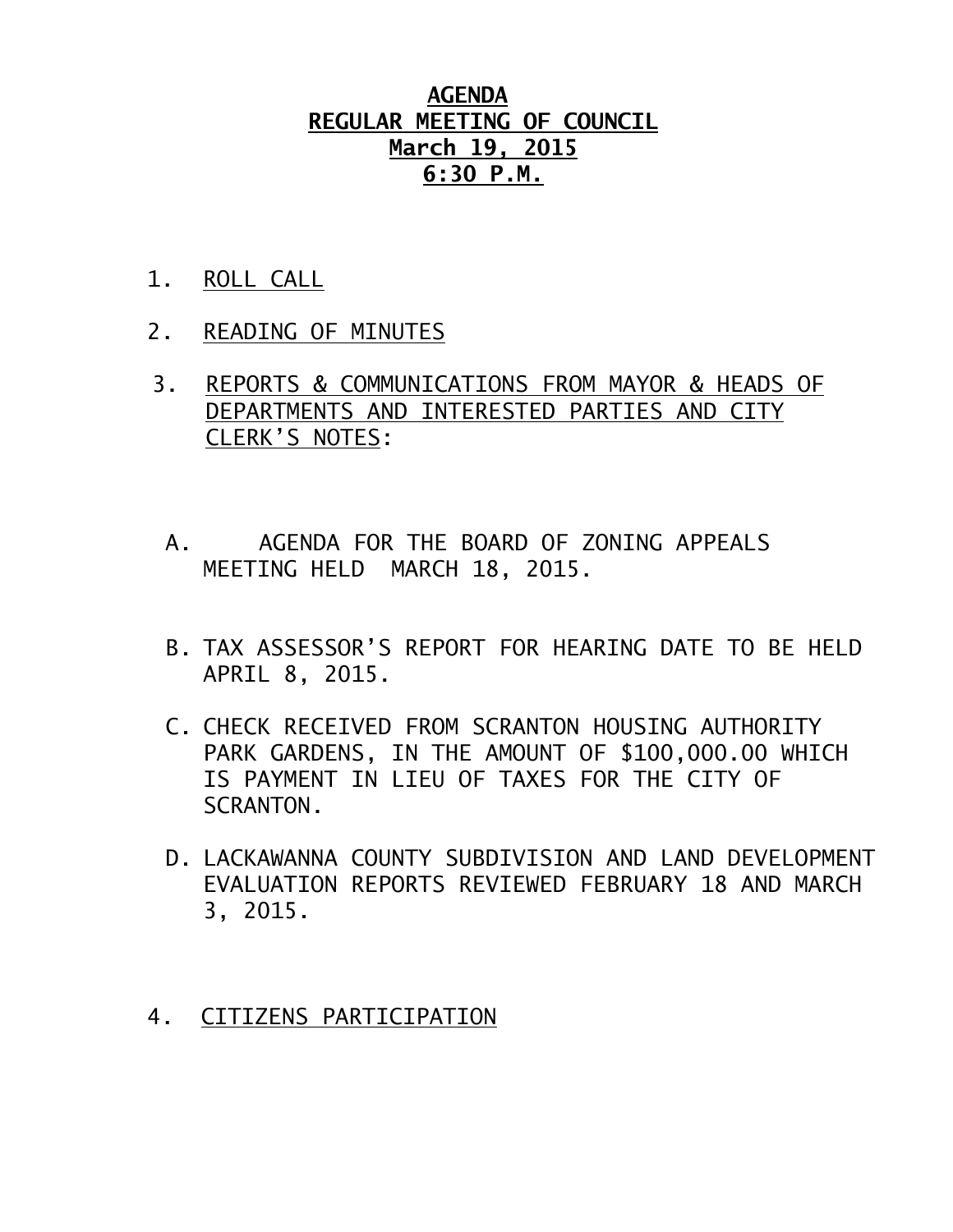## 5. INTRODUCTION OF ORDINANCES, RESOLUTIONS, APPOINTMENTS AND/OR RE-APPOINTMENTS TO BOARDS & COMMISSIONS. MOTIONS & REPORTS OF COMMITTEES:

# A. MOTIONS

B.

FOR INTRODUCTION – AN ORDINANCE – AN ORDINANCE INCREASING THE INDEBTEDNESS OF THE CITY OF SCRANTON, LACKAWANNA COUNTY, PENNSYLVANIA, BY THE ISSUE OF A GENERAL OBLIGATION NOTE IN THE AMOUNT OF \$2,242,820.00 FOR SUNDRY PURPOSES; FIXING THE FORM, NUMBER, DATE, INTEREST, AND MATURITY THEREOF; MAKING A COVENANT FOR THE PAYMENT OF THE DEBT SERVICE ON THE NOTE; PROVIDING FOR THE FILING OF THE REQUIRED DOCUMENT; PROVIDING FOR THE APPOINTMENT OF A SINKING FUND DEPOSITORY FOR THE NOTE; AND AUTHORIZING EXECUTION, SALE AND DELIVERY THEREOF.

## 6. CONSIDERATION OF ORDINANCES - READING BY TITLE -

 $A<sub>-</sub>$ 

READING BY TITLE – FILE OF THE COUNCIL NO. 90, 2015 - AN ORDINANCE – SALE OF TAX DELINQUENT PROPERTY MORE COMMONLY KNOWN AS 630 CLAY AVENUE, SCRANTON, PENNSYLVANIA, TO JONATHAN OLIVETTI, 201 FRANKLIN AVE, 3<sup>RD</sup> FLOOR, SCRANTON, PENNSYLVANIA, 18503, FOR THE CONSIDERATION OF \$16,000.00.

B.

READING BY TITLE – FILE OF THE COUNCIL NO. 91, 2015 - AN